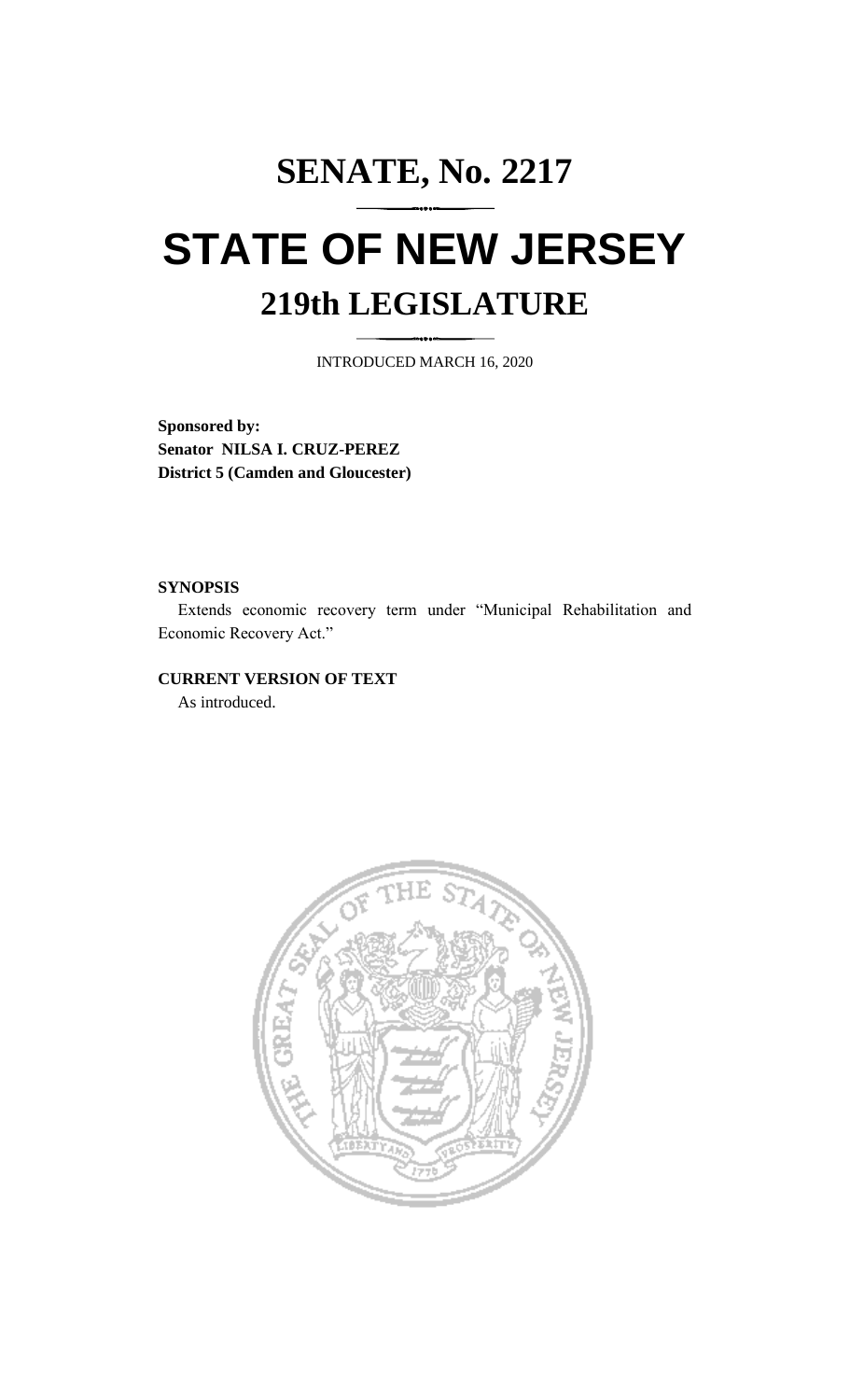**AN ACT** concerning municipal rehabilitation and economic recovery and amending P.L.2002, c.43. **BE IT ENACTED** *by the Senate and General Assembly of the State of New Jersey:* 1. Section 3 of P.L.2002, c.43 (C.52:27BBB-3) is amended to read as follows: 3. As used in this act: "Authority" means the New Jersey Economic Development Authority established pursuant to P.L.1974, c.80 (C.34:1B-1 et seq.). "Board" means the State Economic Recovery Board established pursuant to section 36 of P.L.2002, c.43 (C.52:27BBB-36). "Chief operating officer" means that person appointed pursuant to P.L.2002, c.43 (C.52:27BBB-1 et al.) responsible for reorganizing governmental operations of a qualified municipality in order to assure the delivery of essential municipal services and the professional administration of that municipal government. "Commissioner" means the Commissioner of Community Affairs. "Contiguous with" means within. "Director" means the Director of the Division of Local Government Services in the Department of Community Affairs. "Economic recovery term" means the period commencing with the expiration of the term of the chief operating officer and terminating **[**10**]** 15 years thereafter. "In consultation with" means with consideration of the input of, or the advice of, the mayor, governing body, chief operating officer or director, as the case may be, without regard to the form or manner of the consultation. "Local Finance Board" means the Local Finance Board of the Division of Local Government Services in the Department of Community Affairs. "Mayor" means the mayor or chief executive officer of the municipality, as appropriate to the form of government. "Project" means: (1) (a) acquisition, construction, reconstruction, repair, alteration, improvement and extension of any building, structure, facility, including water transmission facilities or other improvement, whether or not in existence or under construction, (b) purchase and installation of equipment and machinery, (c) acquisition and improvement of real estate and the extension or provision of utilities, access roads and other appurtenant facilities; and (2) (a) the acquisition, financing, or refinancing of inventory, raw materials, supplies, work in process, or stock in trade, or (b) the

**EXPLANATION – Matter enclosed in bold-faced brackets [thus] in the above bill is not enacted and is intended to be omitted in the law.**

**Matter underlined thus is new matter.**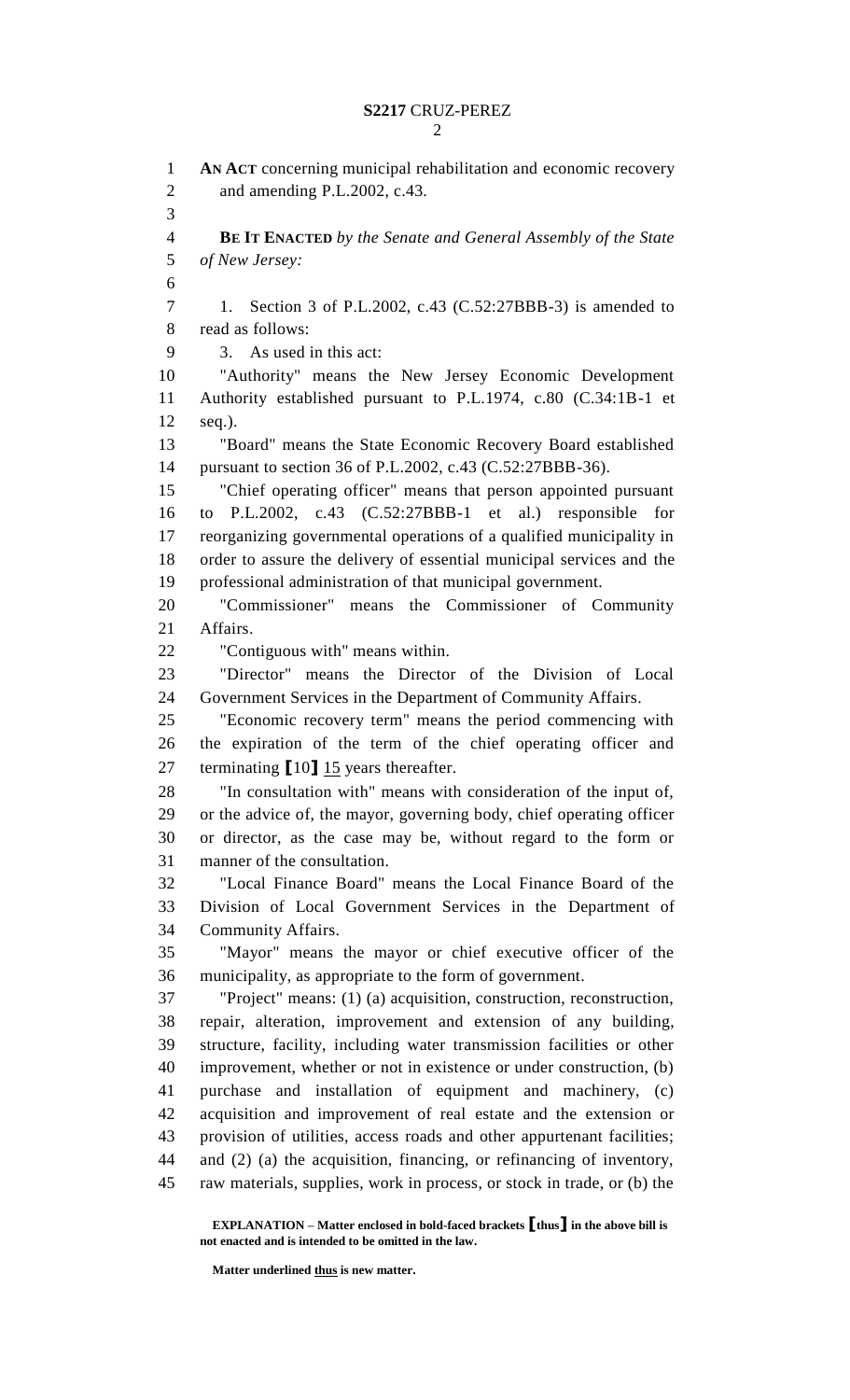financing, refinancing or consolidation of secured or unsecured

 debt, borrowings, or obligations, or (c) the provision of financing for any other expense incurred in the ordinary course of business; all of which are to be used or occupied by any person in any enterprise promoting employment, either for the manufacturing, processing or assembly of materials or products, or for research or office purposes, including, but not limited to, medical and other professional facilities, or for industrial, recreational, hotel or motel facilities, public utility and warehousing, or for commercial and service purposes, including, but not limited to, retail outlets, retail shopping centers, restaurant and retail food outlets, and any and all other employment promoting enterprises, including, but not limited to, motion picture and television studios and facilities and commercial fishing facilities, commercial facilities for recreational fishermen, fishing vessels, aquaculture facilities and marketing facilities for fish and fish products and (d) acquisition of an equity interest in, including capital stock of, any corporation; or any combination of the above, which the authority determines will: (i) tend to maintain or provide gainful employment opportunities within and for the people of the State, or (ii) aid, assist and encourage the economic development or redevelopment of any political subdivision of the State, or (iii) maintain or increase the tax base of the State or of any political subdivision of the State, or (iv) maintain or diversify and expand employment promoting enterprises within the State; and (3) the cost of acquisition, construction, reconstruction, repair, alteration, improvement and extension of an energy saving improvement or pollution control project which the authority determines will tend to reduce the consumption in a building devoted to industrial or commercial purposes, or in an office building, of nonrenewable sources of energy or to reduce, abate or prevent environmental pollution within the State; and (4) the acquisition, construction, reconstruction, repair, alteration, improvement, extension, development, financing or refinancing of infrastructure and transportation facilities or improvements related to economic development and of cultural, recreational and tourism facilities or improvements related to economic development and of capital facilities for primary and secondary schools and of mixed use projects consisting of housing and commercial development; and (5) the establishment, acquisition, construction, rehabilitation, improvement, and ownership of port facilities as defined in section 3 of P.L.1997, c.150 (C.34:1B-146). Project may also include: reimbursement to any person for costs in connection with any project, or the refinancing of any project or portion thereof, if such actions are determined by the authority to be necessary and in the public interest to maintain employment and the tax base of any political subdivision and likely to facilitate improvements or the completion of the project; and developing property and any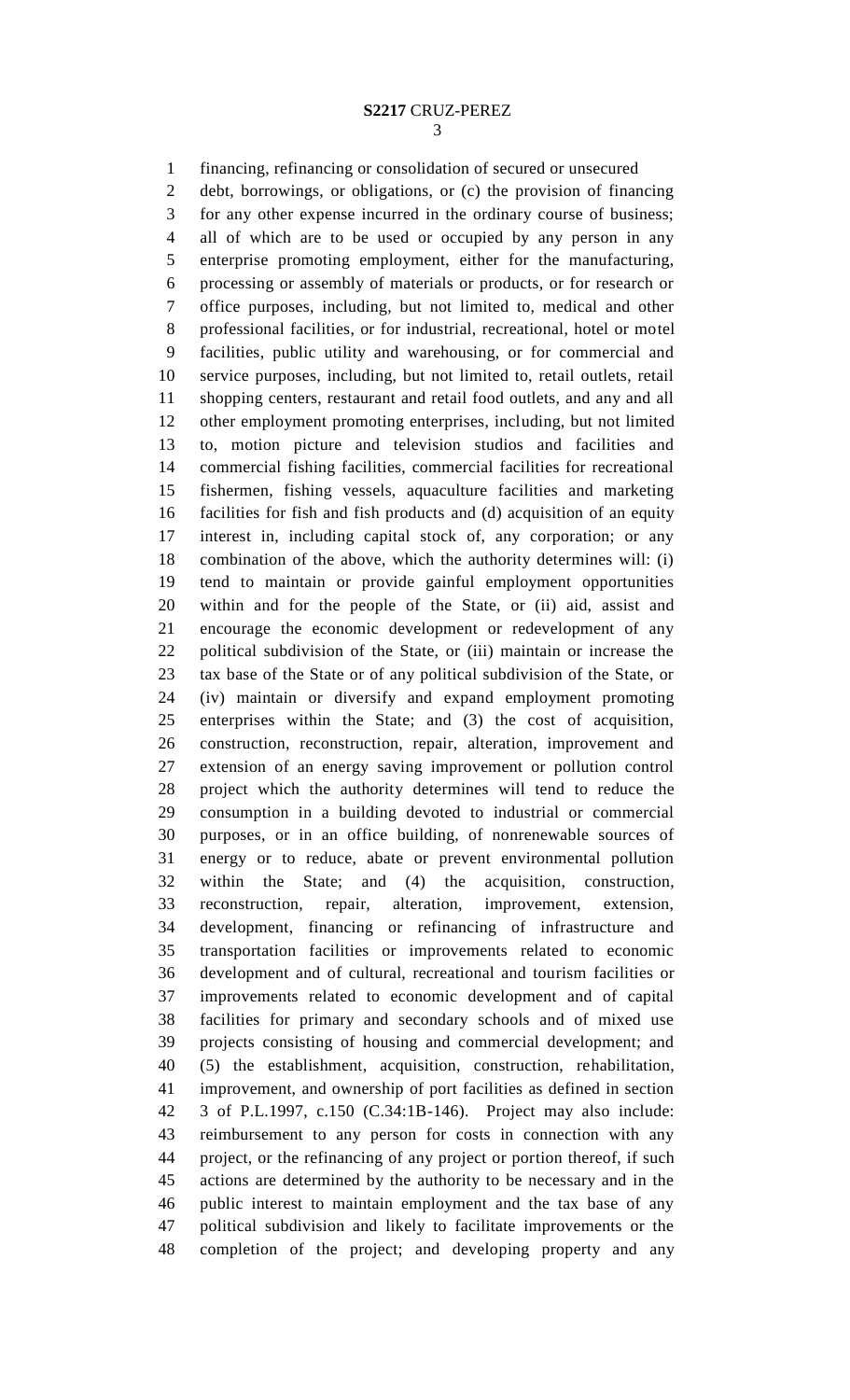construction, reconstruction, improvement, alteration, equipment or maintenance or repair, or planning and designing in connection therewith. For the purpose of carrying out mixed use projects consisting of both housing and commercial development, the authority may enter into agreements with the New Jersey Housing and Mortgage Finance Agency for loan guarantees for any such project in accordance with the provisions of P.L.1995, c.359 (C.55:14K-64 et al.), and for that purpose shall allocate to the New Jersey Housing and Mortgage Finance Agency, under such agreements, funding available pursuant to subsection a. of section 4 of P.L.1992, c.16 (C.34:1B-7.13). "Project" shall not include a school facilities project. "Qualified municipality" means a municipality: (1) that has been subject to the supervision of a financial review board pursuant to the "Special Municipal Aid Act," P.L.1987, c.75 (C.52:27D-118.24 et seq.) for at least one year; (2) that has been subject to the supervision of the Local Finance Board pursuant to the "Local Government Supervision Act (1947)," P.L.1947, c.151 (C.52:27BB- 1 et seq.) for at least one year; and (3) which, according to its most recently adopted municipal budget, is dependent upon State aid and other State revenues for not less than 55 percent of its total budget.

 "Regional Impact Council" or "council" means that body established pursuant to section 39 of P.L.2002, c.43 (C.52:27BBB-39).

 "Rehabilitation term" means that period during which the qualified municipality is under the direction of the chief operating officer appointed pursuant to section 7 of P.L.2002, c.43 (C.52:27BBB-7).

 "Special arbitrator" means that judge designated by the Chief Justice pursuant to section 5 of P.L.2002, c.43 (C.52:27BBB-5).

 "State supervision" means supervision pursuant to Article 4 of the "Local Government Supervision Act (1947)," P.L.1947, c.151 (C.52:27BB-54 et seq.).

 "Treasurer" or "State treasurer" means the Treasurer of the State of New Jersey.

 "Under rehabilitation and economic recovery" means that period which coincides with the rehabilitation term and the economic recovery term.

- (cf: P.L.2014, c.60, s.1)
- 

 2. Section 6 of P.L.2002, c.43 (C.52:27BBB-6) is amended to read as follows:

 6. a. Upon the appointment of a chief operating officer pursuant to section 7 of P.L.2002, c.43 (C.52:27BBB-7), a qualified municipality shall be under rehabilitation and economic recovery. This period shall begin with the assumption of job responsibilities by the chief operating officer pursuant to this section and terminate **[**five**]** 48 15 years following the end of the term of the chief operating officer.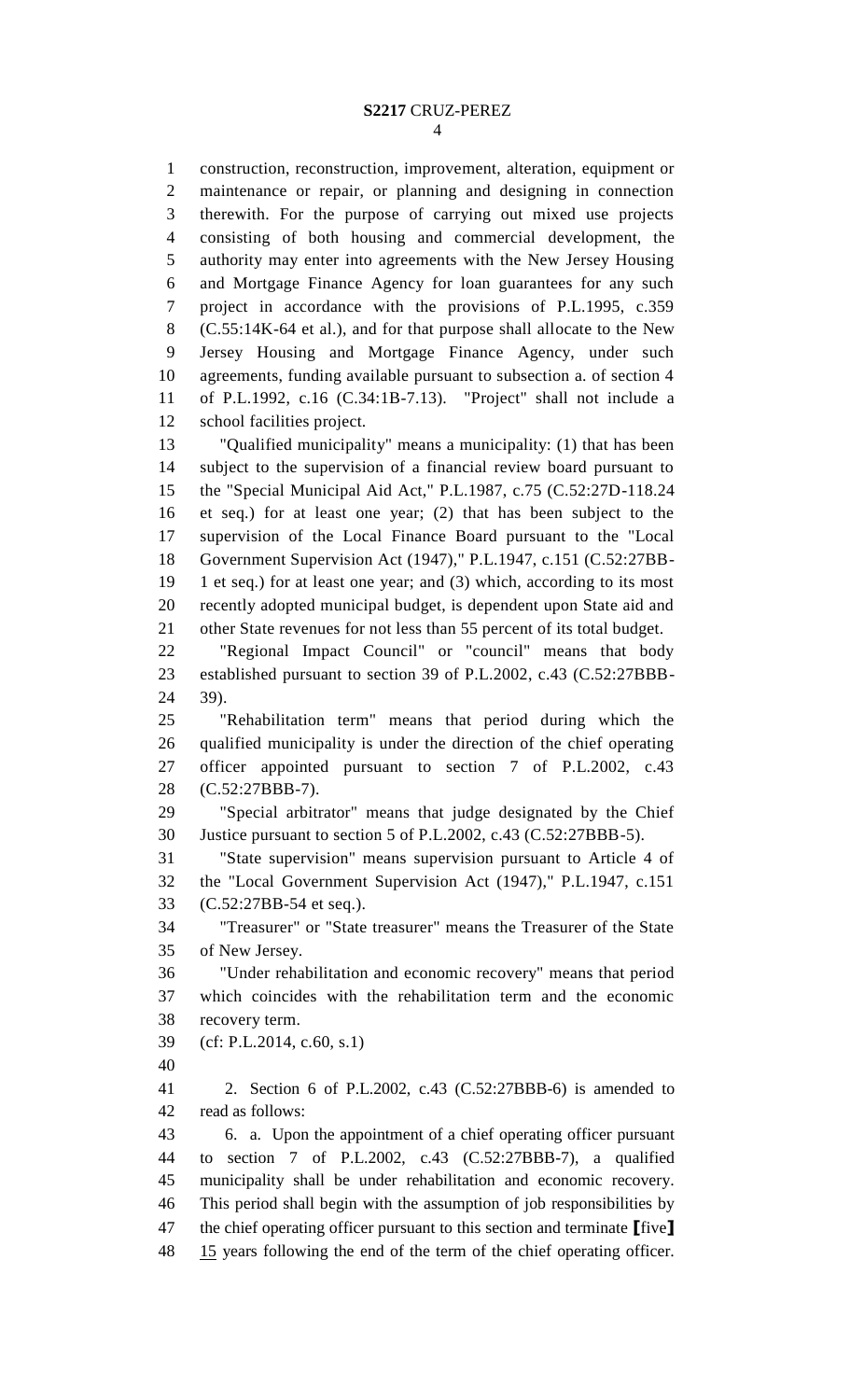The period corresponding with the term of the chief operating officer shall be referred to hereinafter as the rehabilitation term. The period commencing with the expiration of the term of the chief operating officer and terminating **[**10**]** 15 years thereafter shall be referred to hereinafter as the economic recovery term.

 b. (1) During the economic recovery term, the mayor shall exercise those powers delegated to the mayor pursuant to the form of government, the charter and the administrative code of the municipality, and those powers delegated to the mayor under general law. In addition, during the economic recovery term, the mayor shall retain the power to veto the minutes of any independent board or authority, including, but not limited to, the housing authority, parking authority, redevelopment authority, planning board and board of adjustment. No action taken at any meeting of any independent board or authority shall have force or effect until 10 days, exclusive of Saturdays, Sundays and public holidays, after the copy of the minutes shall have been delivered to the mayor. If, in that 10-day period, the mayor returns the copy of the minutes with a veto of any action taken by the board or authority at the meeting, that action shall be null and void and of no force and effect. Following the completion of the 10- day period, those actions not vetoed shall be considered approved.

 (2) During the first 18 months of the economic recovery term, the mayor shall have the power to veto or terminate any employment contract not subject to a collective bargaining agreement, whether or not subject to Title 11A, Civil Service, of the New Jersey Statutes. This shall not apply to employment contracts under extension pursuant to terms under the expired contract.

 (3) The mayor shall cause to be issued a final report on the progress of the municipality toward achieving municipal rehabilitation and economic recovery, as set forth in section 8 of P.L.2002, c.43 (C.52:27BBB-8) at the end of the economic recovery term.

 (4) The mayor shall authorize the municipal planning board, from time to time, to prepare a program of municipal capital improvement projects projected over a term of at least six years, and amendments thereto. The program may include current and future major projects being, or to be, undertaken with federal, State, county, or other public funds, or under federal, State, or county supervision. The first year of the program shall, upon adoption by the governing body, constitute the capital budget of the municipality as required by N.J.S.40A:4-43 et seq. The program shall classify projects in regard to the urgency and need for realization, and shall recommend a time sequence for their implementation. The program may also contain the estimated cost of each project and indicate probable operating and maintenance costs and probable revenues, if any, as well as existing sources of funds, or the need for additional sources of funds, for the implementation and operation of each project. The program shall, as far as possible, be based on existing information in the possession of the departments and agencies of the municipality and shall take into account public facility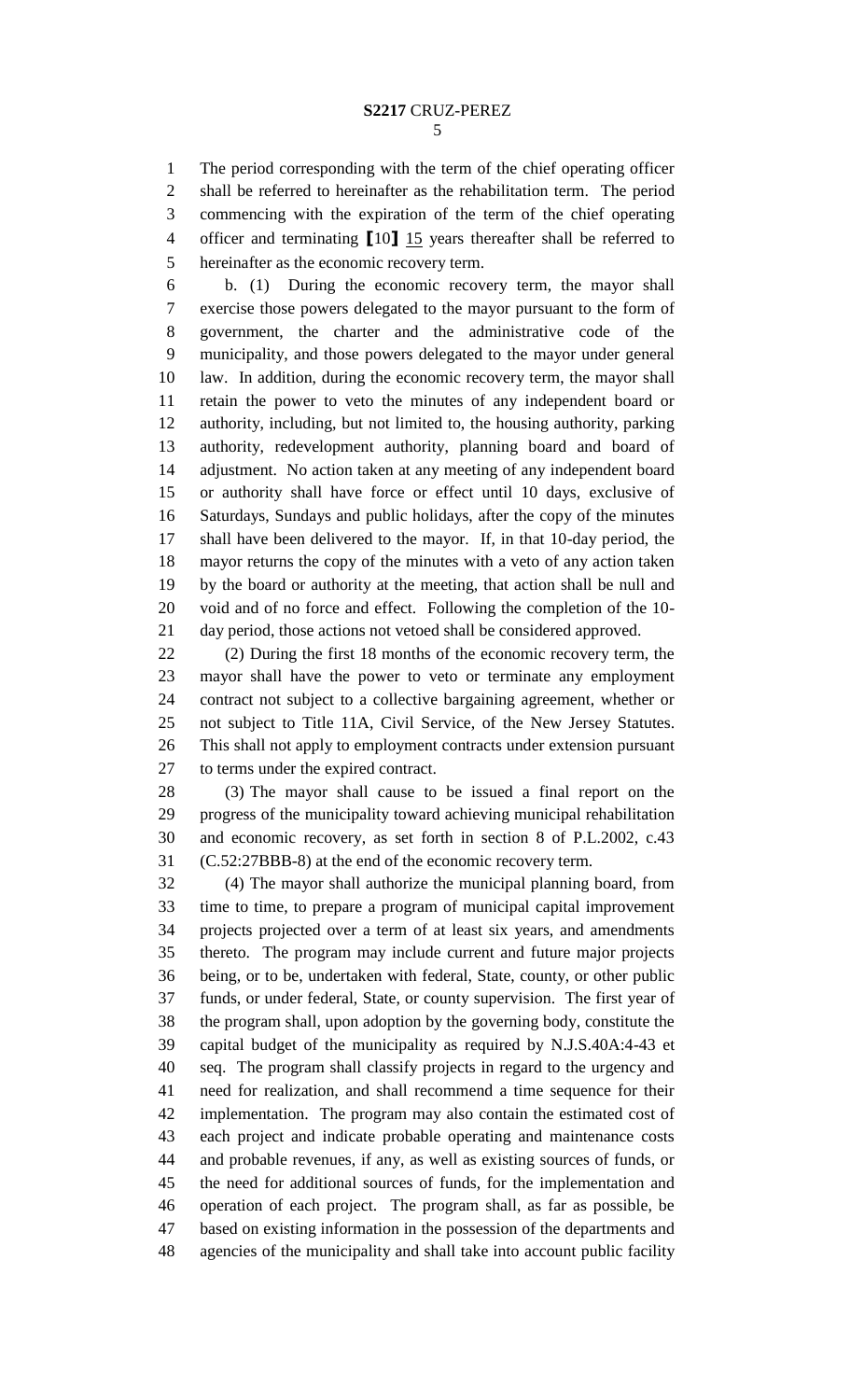needs indicated by the prospective development shown in the master plan of the municipality or as permitted by other municipal land use controls.

 (5) While the municipality is under rehabilitation and economic recovery, the mayor shall retain the power to make those appointments to municipal authorities, boards or commissions, as the case may be, which is otherwise allocated to the mayor pursuant to law.

 The mayor may retain staff for the purpose of advising the mayor and aiding in the performance of constituent services during the rehabilitation term.

 (6) The Director of the Division of Local Government Services in the Department of Community Affairs shall annually conduct a compliance audit of the activities of a qualified municipality during the economic recovery term to ensure compliance with P.L.2002, c.43 (C.52:27BBB-1 et al.) and other relevant State laws and shall report the findings to the Local Finance Board and the mayor.

 (7) The financial incentives set forth in sections 54 through 56 of P.L.2002, c.43 (C.52:27BBB-53 through 55) shall remain in effect until the municipality is no longer eligible for financial assistance pursuant to the "Special Municipal Aid Act," P.L.1987, c.75 (C.52:27D-118.24 et seq.).

 c. Upon the assumption of job responsibilities by the chief operating officer, the financial review board created pursuant to section 5 of P.L.1999, c.156 (C.52:27D-118.30a) to oversee the finances of the municipality shall cease to function and the municipality shall cease to be under supervision pursuant to Article 4 of P.L.1947, c.151 (C.52:27BB-54 et seq.).

 All outstanding debts or obligations incurred by a qualified municipality or the New Jersey Housing and Mortgage Finance Agency established pursuant to section 4 of the "New Jersey Housing and Mortgage Finance Agency Law of 1983," P.L.1983, c.530 (C.55:14K-4) and secured by a right of first refusal on municipally- owned property as of 10 days following a determination by the commissioner that the municipality fulfills the definition of a qualified municipality pursuant to section 4 of P.L.2002, c.43 (C.52:27BBB-4), with any subsidiary of that agency with jurisdiction in a qualified municipality, other than those debts or obligations represented by bonds or other negotiable instruments, are forgiven.

 Notwithstanding the termination of the financial review board and supervision, all memorandums of understanding entered into by the municipality as a condition of receiving assistance under P.L.1987, c.75 (C.52:27D-118.24 et seq.) that require the municipality to implement any government, administrative, operational efficiency or oversight measures necessary for the fiscal recovery of the municipality as recommended by the director and approved by the Local Finance Board shall continue to have full force and effect.

 During the rehabilitation term, the chief operating officer shall be responsible for entering into any memorandum of understanding on